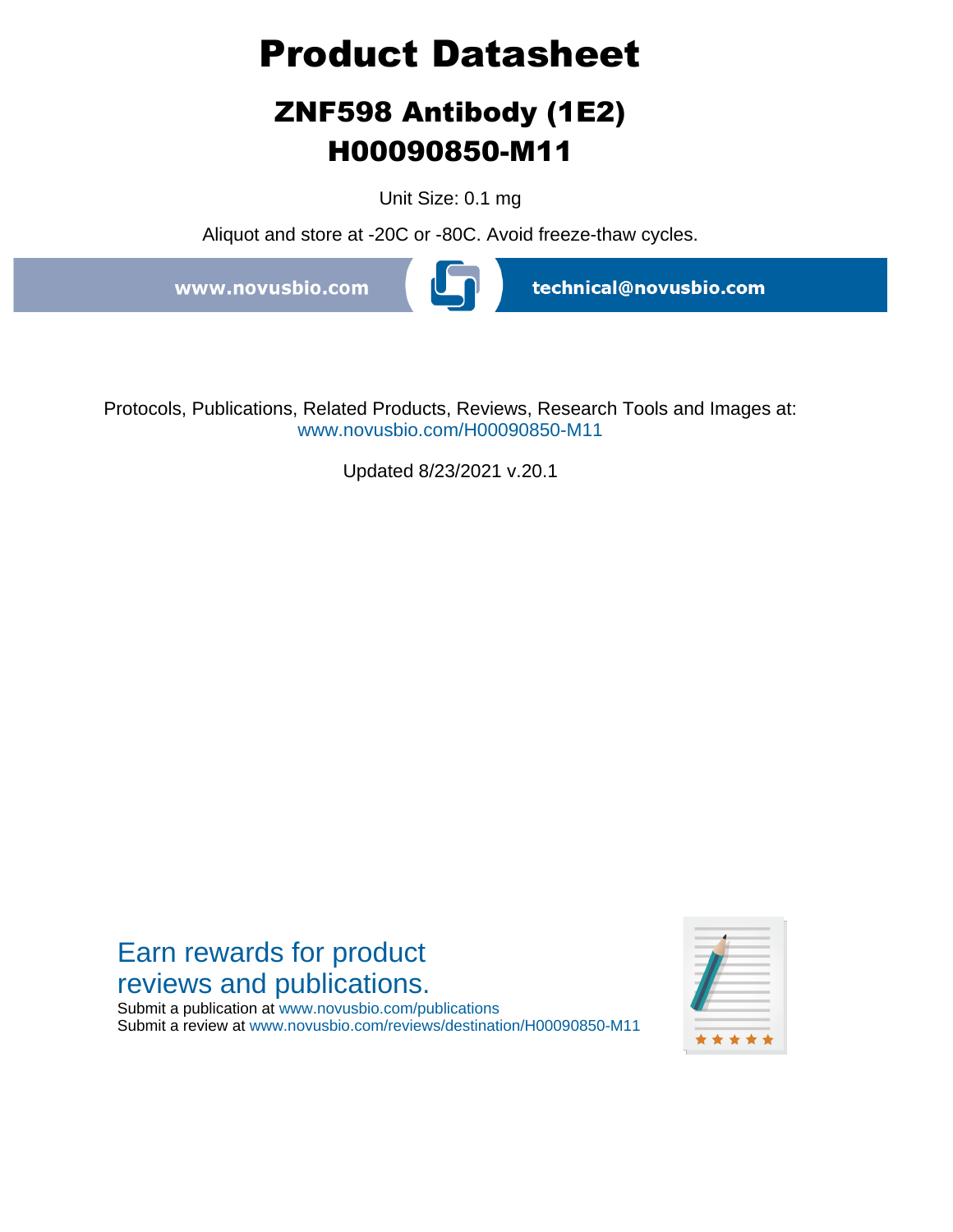#### **H00090850-M11**

ZNF598 Antibody (1E2)

| <b>Product Information</b>         |                                                                                                                                                                                                                                  |
|------------------------------------|----------------------------------------------------------------------------------------------------------------------------------------------------------------------------------------------------------------------------------|
| <b>Unit Size</b>                   | 0.1 <sub>mg</sub>                                                                                                                                                                                                                |
| <b>Concentration</b>               | Concentrations vary lot to lot. See vial label for concentration. If unlisted please<br>contact technical services.                                                                                                              |
| <b>Storage</b>                     | Aliquot and store at -20C or -80C. Avoid freeze-thaw cycles.                                                                                                                                                                     |
| <b>Clonality</b>                   | Monoclonal                                                                                                                                                                                                                       |
| <b>Clone</b>                       | 1E2                                                                                                                                                                                                                              |
| <b>Preservative</b>                | No Preservative                                                                                                                                                                                                                  |
| <b>Isotype</b>                     | IgG2a Kappa                                                                                                                                                                                                                      |
| <b>Purity</b>                      | IgG purified                                                                                                                                                                                                                     |
| <b>Buffer</b>                      | In 1x PBS, pH 7.4                                                                                                                                                                                                                |
| <b>Product Description</b>         |                                                                                                                                                                                                                                  |
| <b>Host</b>                        | Mouse                                                                                                                                                                                                                            |
| <b>Gene ID</b>                     | 90850                                                                                                                                                                                                                            |
| <b>Gene Symbol</b>                 | <b>ZNF598</b>                                                                                                                                                                                                                    |
| <b>Species</b>                     | Human                                                                                                                                                                                                                            |
| <b>Specificity/Sensitivity</b>     | ZNF598 - zinc finger protein 598 (1E2)                                                                                                                                                                                           |
| Immunogen                          | ZNF598 (NP_835461, 28 a.a. ~ 126 a.a) partial recombinant protein with GST<br>tag. MW of the GST tag alone is 26 KDa.<br>SCVLCCGDLEATALGRCDHPVCYRCSTKMRVLCEQRYCAVCREELRQVVFGK<br>KLPAFATIPIHQLQHEKKYDIYFADGKVYALYRQLLQHECPRCPELP |
| <b>Notes</b>                       | This product is produced by and distributed for Abnova, a company based in<br>Taiwan.                                                                                                                                            |
| <b>Product Application Details</b> |                                                                                                                                                                                                                                  |
| <b>Applications</b>                | ELISA, Immunocytochemistry/Immunofluorescence, Sandwich ELISA                                                                                                                                                                    |
| <b>Recommended Dilutions</b>       | ELISA, Immunocytochemistry/Immunofluorescence, Sandwich ELISA                                                                                                                                                                    |
| <b>Application Notes</b>           | This product is useful for ELISA.                                                                                                                                                                                                |

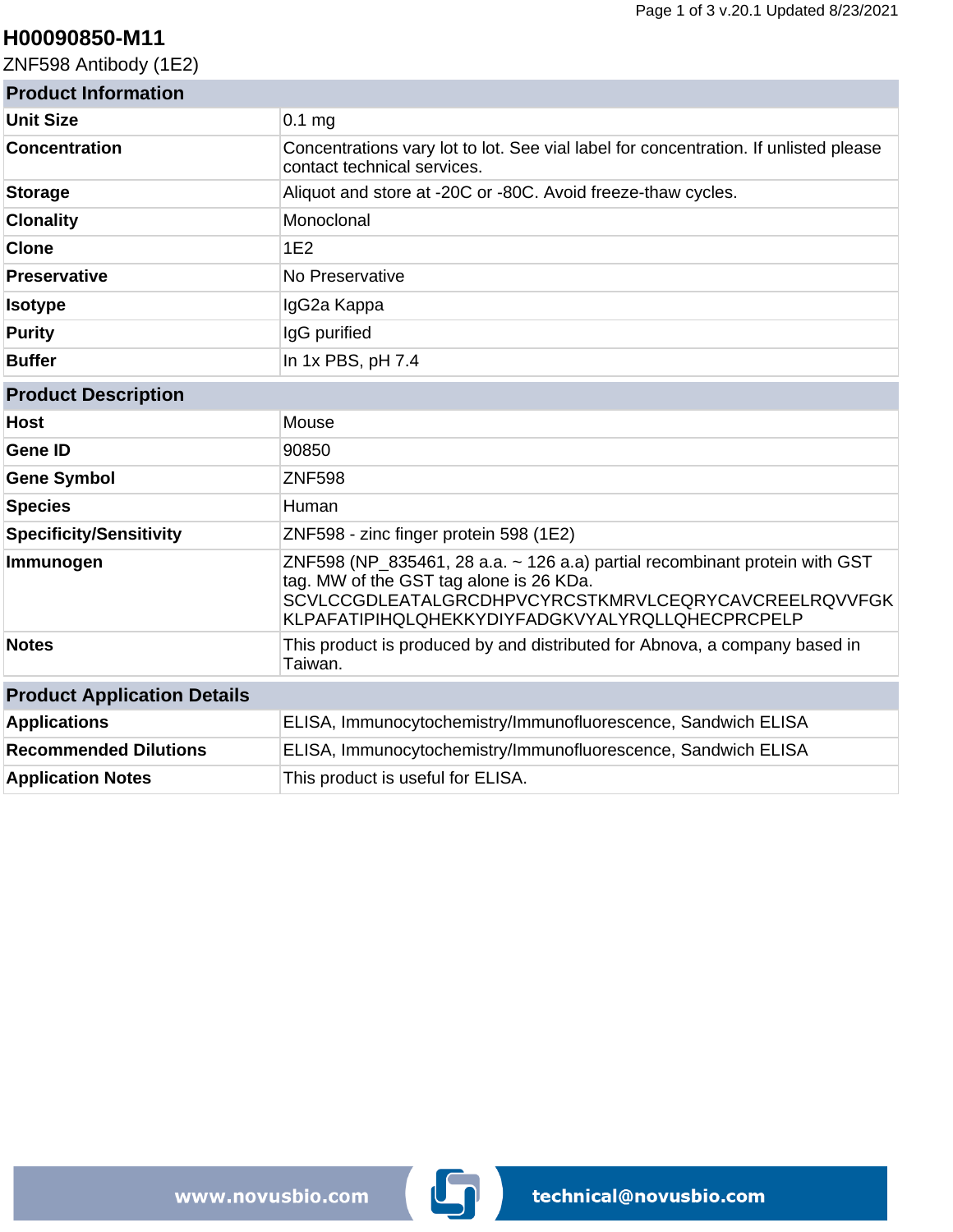#### **Images**

Immunocytochemistry/Immunofluorescence: ZNF598 Antibody (1E2) [H00090850-M11] - Analysis of monoclonal antibody to ZNF598 on HeLa cell. Antibody concentration 10 ug/ml



1

Recombinant Protein Concentration (ng/ml)

10

100

1000

 $0.0$ 

 $0.01$ 

 $0.1$ 

Sandwich ELISA: ZNF598 Antibody (1E2) [H00090850-M11] - Detection limit for recombinant GST tagged ZNF598 is 0.1 ng/ml as a capture antibody.

www.novusbio.com